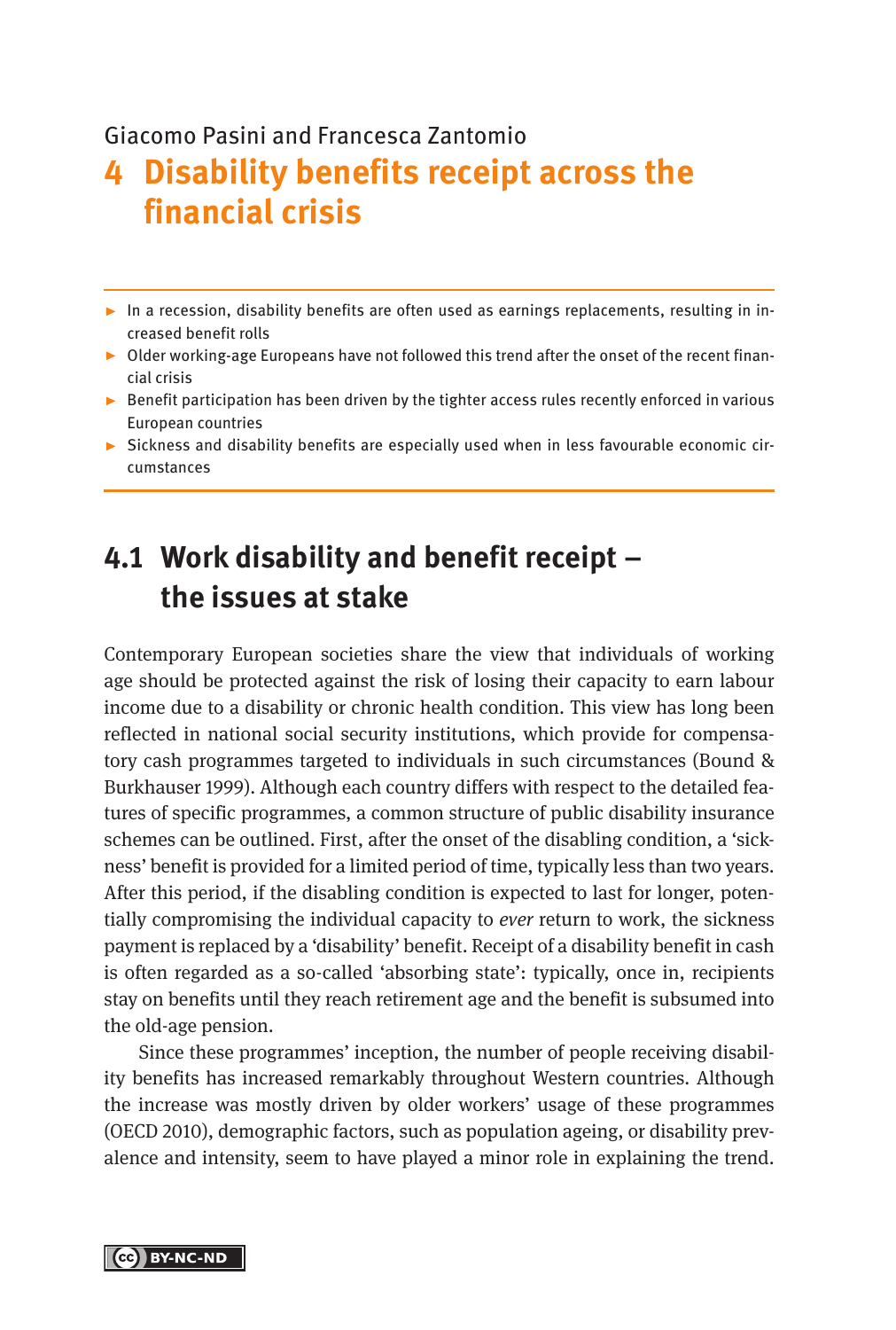More credit is given instead to explanations arising from the economic, social and institutional contexts. For example, the coverage of impairments deemed worth of compensation has widened over time, with claims motivated by mental health problems having registered a striking increase in the past two decades. Also, benefit receipt rates have tended to increase more in times of economic recessions, and to remain on structurally higher levels afterwards. The institutional features of programmes themselves, such as the length of awards, the amounts receivable and the administrative rigour in assessing cases, have been identified as the main drivers of the observed growth and fluctuations in benefit rolls both in Europe and the United States (Burkhauser & Daly 2012).

Currently, policy attention in the area of disability has shifted from the original aim of ensuring an earnings replacement to disabled individuals, thus protecting them from the risk of income poverty. The concern that the fiscal cost of public disability insurance might become unsustainable, felt on both sides of the Atlantic (Autor 2011), has moved the policy focus on improving disabled individuals' incentives to return to the labour market (possibility also favoured by current technological progress), encouraging their employment inclusion and, one way or another, limiting the number of people claiming disability benefits. In Europe the past two decades have witnessed a lively sequence of policy reforms aimed at tightening access to cash support for disabled individuals, especially in Northern European countries that were running the most generous programmes.

The recent financial crisis put even more policy pressure on reducing disability benefits rolls. An aspect that deserves special attention in this respect is *benefit targeting*, that is ensuring that payments are received by truly deserving cases, and those only (Zantomio 2013). Efficient benefit targeting allows minimising the fiscal cost of these programmes, without compromising their effectiveness. On the one hand, in times of rising unemployment, finding a job might prove more difficult for a disabled individual, than a non disabled one; an effective disability insurance system should then succeed in offering adequate income protection to disabled individuals, who are likely to be more severely hit by the economic downturn and for whom benefits often represent the primary source of income.

On the other hand though, the crisis has revived a long-standing concern that, especially in times of adverse economic conditions, disability benefits might be improperly used by undeserving individuals as earnings replacement, as a form of early retirement or hidden unemployment benefit (Bound 1989; Parsons 1996; Börsch-Supan 2008), compromising target efficiency. Empirical evidence has shown that in fact disability benefit rolls typically tend to increase after the onset of a recession. This chapter looks at older working age individuals' participation in disability benefit programmes, and investigate how benefit participation and the pattern of benefit receipt has evolved across the latest crisis experienced in Europe.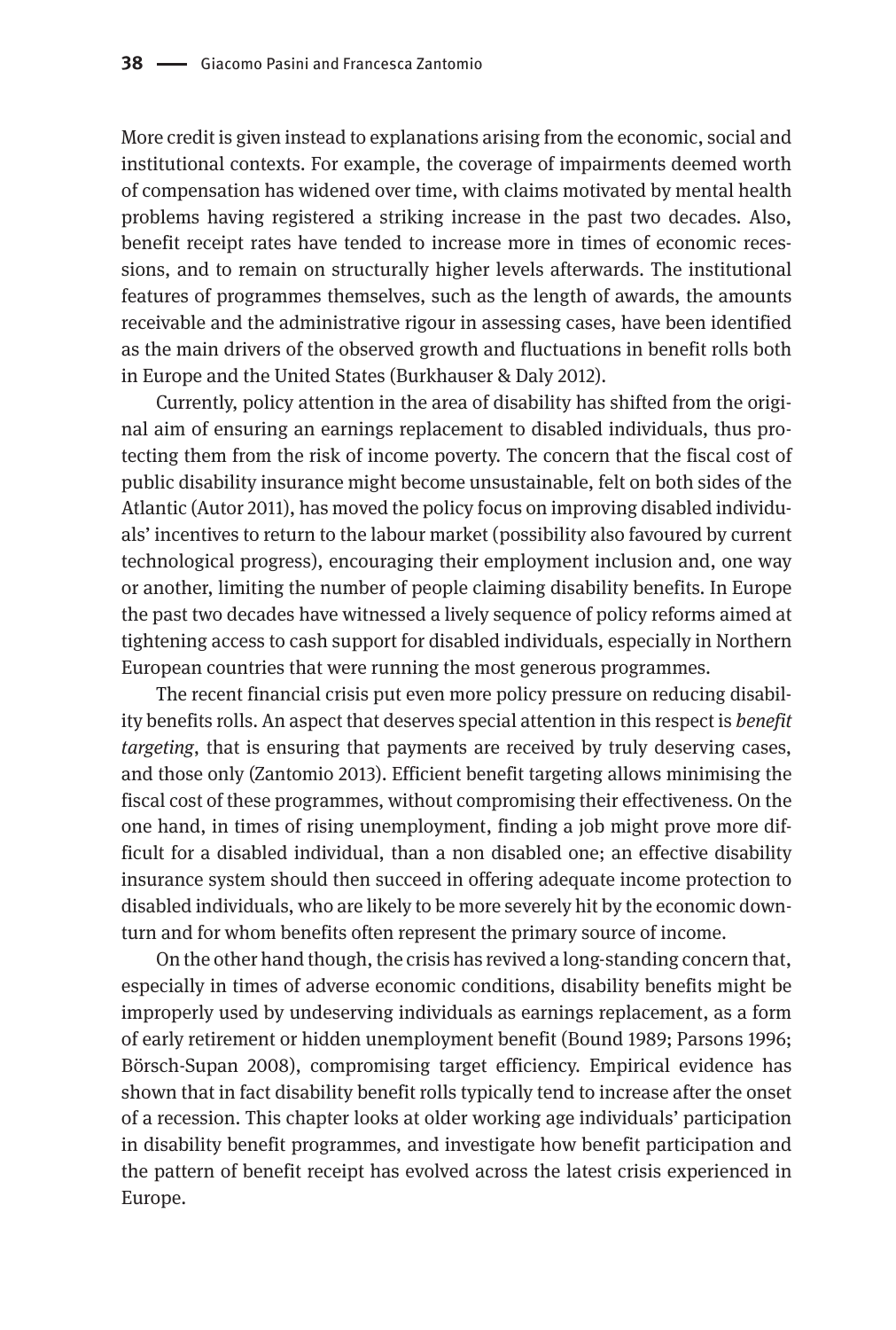# **4.2 Benefit receipt rates of older working age Europeans across the crisis**

Twelve European countries were covered in both the second wave (with interviews held before the financial crisis, that is in 2006/7) and the fourth wave (with interviews held after the crisis inception, that is in 2010/11) of SHARE. These include two Scandinavian countries (Sweden, Denmark), two Mediterranean countries (Italy and Spain), six Central European countries (Austria, Germany, Netherlands, Belgium, France and Switzerland) and two transition countries (Czech Republic and Poland). The analysis focused on older workers aged between 50 and the statutory retirement age (which varies across counties, spanning from 56 for Czech women to 65 for both genders in most countries). Figure 4.1 represents sickness and disability benefits participation rates, that is the population-weighted proportion of recipients in the selected age range, in each country as observed before and after the beginning of the economic crisis.



Notes: 30,485 observations Source: SHARE Wave 2 release 2.5.0, Wave 4 release 1

At each point in time, participation rates show a remarkable degree of heterogeneity across countries, reflecting the variation in sickness and disability benefits expenditure (ranging from more than three per cent of GDP in Scandinavian countries to 1.2 per cent of GDP in the least generous ones, such as Italy).

Before the crisis, Scandinavian and transition countries, plus Netherlands, displayed the highest rates of receipt (more than one in ten individuals, and more than one in four in Sweden); participation rates spanned between five and ten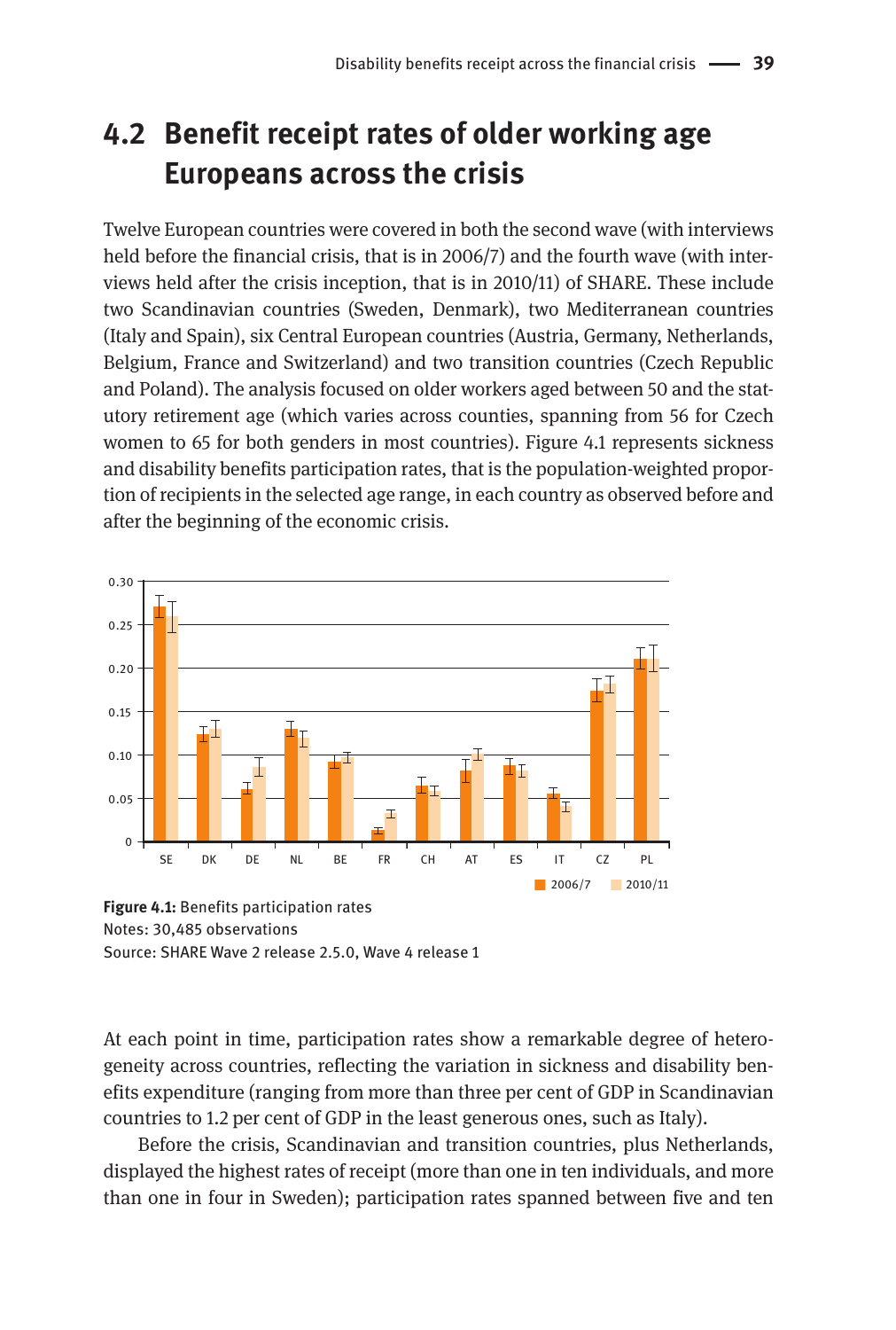per cent in Germany, Belgium, Austria, Switzerland, Spain and Italy, while in France less than two per cent received either a sickness or a disability benefit. The observed cross-countries' diversity in participation rates was maintained in 2010/11, after the crisis onset.

If we look at how participation rates varied through this period comparing the two points in time, the concern that disability benefits rolls were used more (i. e. as earnings replacements) after the crisis began seems groundless: on the contrary, participation rates even decreased in some countries (Sweden, Netherlands, Italy, Spain, Switzerland) and remained almost unchanged in many others. This cross-sectional evidence is consistent with the analysis by Meschi et al. in this volume who found a decline in labour market status transitions from employment into disability after the crisis.

Benefit participation rates reflect not only the probability of pursuing a claim, but first and foremost, country-specific institutional features, both in terms of formal eligibility rules and in terms of assessment practices (i. e. the probability of being judged as a deserving case, once a claim is pursued). These were extensively reformed in a less generous direction both before and throughout the time span we considered in most countries, especially with respect to the first sickness absence phase. Such a common trend in institutional reforms is likely to explain the observed time pattern (OECD 2010). For example, broad reforms recently enforced in the very generous systems of Sweden (2008), Netherlands (2006) and Denmark (2005), tightened the rules for benefits access (i. e. shortening benefits durations), affected the amount of payments, and also entailed a more stringent application of assessment criteria.

It might be argued that variations in benefit rolls could be explained by changes in the underlying health and disability population structure. Börsch-Supan (2008) found no evidence in this sense, when comparing the first and second wave of SHARE; however this could be true in our case, given the longer time span considered. Figure 4.2 presents a focus on the possibly eligible population: the proportion of recipients among those (in the same age range) who reported to have 'any health problem or disability that limits the kind or amount of paid work' they can do. Conditioning on this indicator of benefit eligibility, the decrease in benefit receipt observed in Sweden, Netherlands, Italy, Spain, Switzerland was confirmed. A sizeable increase in benefit participation, among those experiencing a disability related work limitation, was observed instead only in France and in the Czech Republic, while Germany and Austria now did not show a significant increase in benefit rolls.

Using self-reported disability related work limitation as indicator of benefit eligibility might result in biased participation rates if recipients are, other things equal, more likely to report experiencing such limitation in order to 'justify' their status of recipients (the so called 'justification bias'). For this reason, Figure 4.3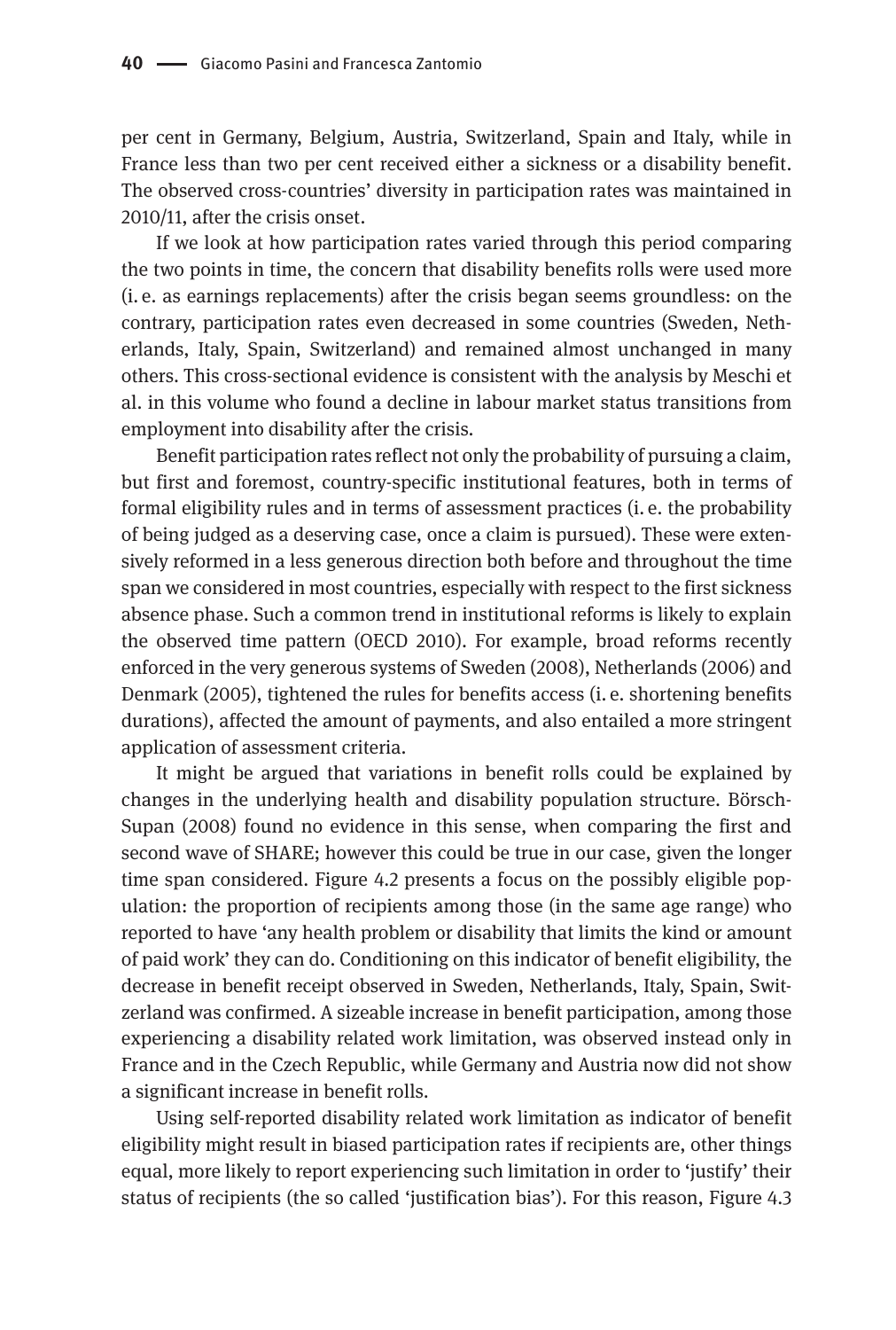

**Figure 4.2:** Receipt rates for those whose health/disability limits the kind or amount of work they can do Notes: 6,570 observations Source: SHARE Wave 2 release 2.5.0, Wave 4 release 1

presents receipt rates computed using an alternative indicator of benefit eligibility, that is a long standing illness/disability which limited 'activities people normally do' (rather than amount or type of work) at least in the last six months.

Except for Austria, which appeared to join France and the Czech Republic in registering a significant increase in benefit participation, the overall picture of



**Figure 4.3:** Receipt rates for those whose health/disability limits activities people normally do Notes: 8,793 observations Source: SHARE Wave 2 release 2.5.0, Wave 4 release 1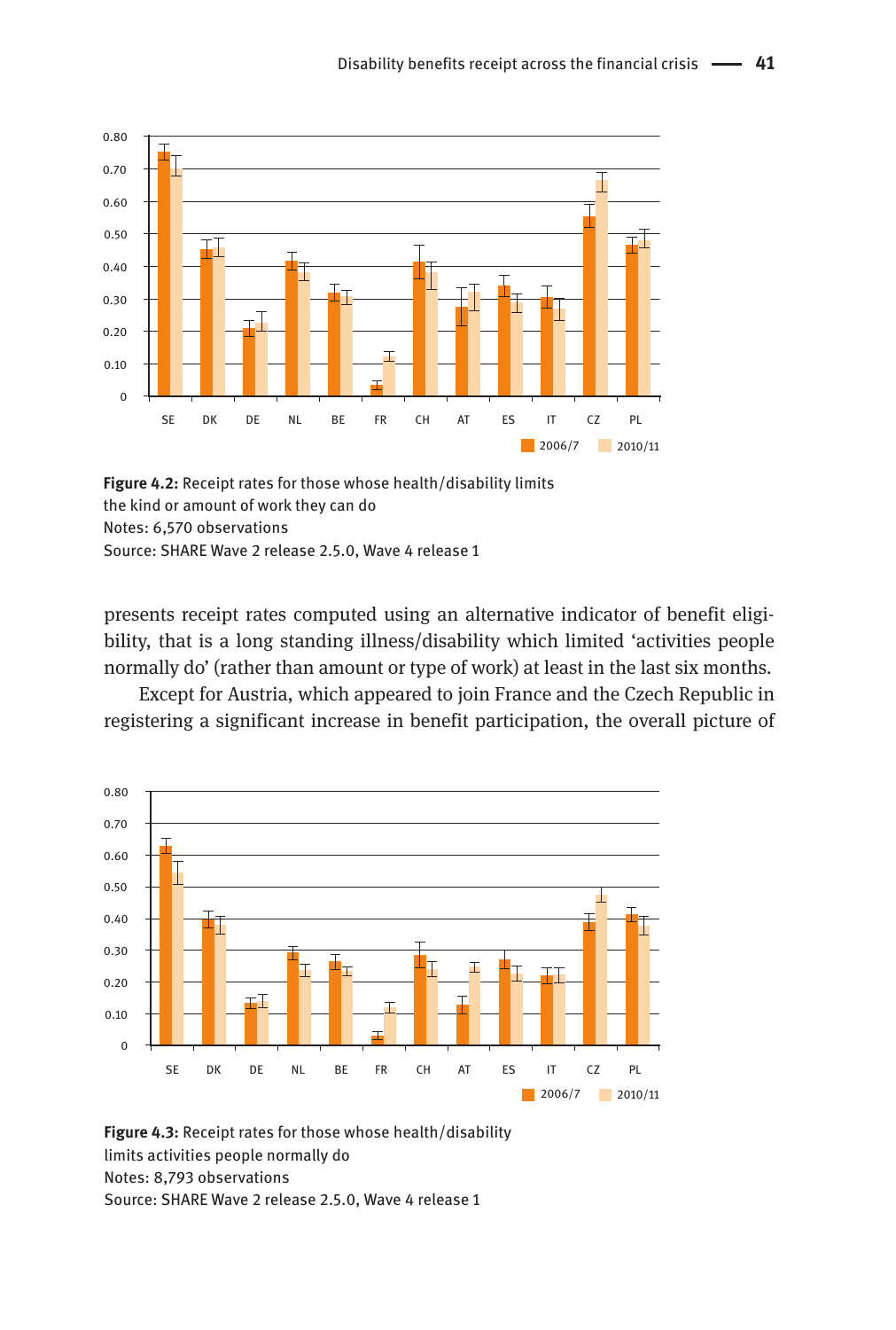participation in disability benefits remained substantially unaltered in clashing with the hypothesis that disability benefits rolls increased for older workers after the onset of the crisis.

This however does not exclude the possibility that, other things equal, the propensity to claim increased after the onset of the crisis: a higher propensity to claim might in fact have been balanced by more stringent benefit rules and assessment practices motivated also by fiscal consolidation needs.

### **4.3 The pattern of receipt across the crisis: disability and income gradients**

Besides computing participation rates, SHARE data allowed to deepen the analysis and to investigate the pattern of benefit receipt, with respect to a large set of individuals' characteristics. In particular, we focussed on the disability and income gradient in benefit receipt, as they both provide indications about the effectiveness of benefit targeting. Disability is the main determinant of eligibility; effective targeting implies a significant positive relationship between disability and benefit receipt. On the other hand, sickness and disability benefit typically are not means tested, i. e. household income does not affect eligibility; therefore, any significant relationship between household income and benefit receipt would rather reflect a behavioural aspect of benefit claiming.

Table 4.1 reports estimates from a probit model of benefit receipt run on the 2006/7 cross section (first two columns) of SHARE data and on the 2010/11 one (last two columns). Reassuringly, in both years benefit receipt appeared significantly related to disability indicators.

Before the crisis benefit receipt generally decreased with per capita household income. After the crisis onset, a significantly higher negative income gradient in receipt both at lower and, even more so, at higher income levels was registered. This suggests that, after the onset of the crisis, claiming behaviour became more tightly related to the amount of financial means otherwise available, at all income levels. Such evidence hints at the possibility that older workers below retirement age might have been 'insuring' against income poverty and unemployment by claiming benefits. This appeared significantly more likely for male individuals, for those having more years ahead before reaching statutory retirement age, for the less educated and for those relying less on family support (because living without a partner or living with a lower number of household members). Such evidence complements the income risk protection of retirement found by Brugiavini, Pasini, Trevisan and Weber in this volume.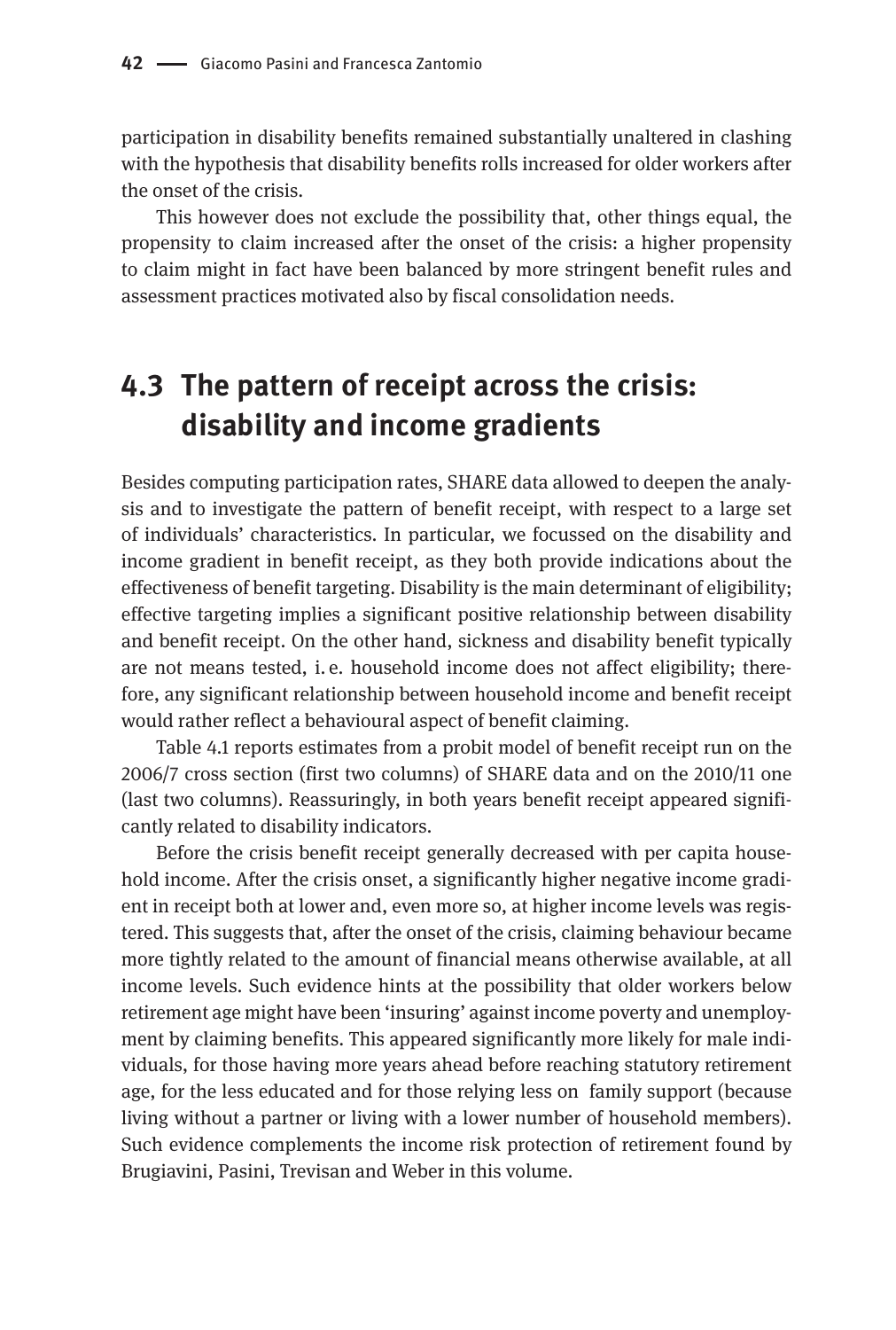| <b>Variables</b>                               | Probit estimates 2006/7 |       |                          | Probit estimates 2010/11 |       |                          |
|------------------------------------------------|-------------------------|-------|--------------------------|--------------------------|-------|--------------------------|
|                                                | <b>Marginal effect</b>  |       | <b>Standard</b><br>error | <b>Marginal effect</b>   |       | <b>Standard</b><br>error |
| <b>DISABILITY</b>                              |                         |       |                          |                          |       |                          |
| lads(f))                                       | 0.010                   | $***$ | (0.003)                  | 0.007                    | $***$ | (0.003)                  |
| Difficulties in mobility(#)                    | 0.014                   | $***$ | (0.001)                  | 0.015                    | ***   | (0.001)                  |
| Sympthoms(#)                                   | 0.011                   | $***$ | (0.002)                  | 0.005                    | ***   | (0.001)                  |
| Chronich_diseases(#)<br><b>FINANCIAL MEANS</b> | 0.020                   | ***   | (0.002)                  | 0.018                    | ***   | (0.002)                  |
| Log Income <sup>a</sup>                        | $-0.004$                | $***$ | (0.002)                  | $-0.010$                 | ***   | (0.001)                  |
| Log Income *above median <sup>b</sup>          | 0.000                   |       | (0.001)                  | $-0.002$                 | ***   | (0.001)                  |
| Assets                                         | $-0.002$                | $***$ | (0.001)                  | $-0.000$                 |       | (0.001)                  |
| <b>OTHER CONTROLS</b>                          |                         |       |                          |                          |       |                          |
| Age                                            | $-0.003$                | ***   | (0.001)                  | $-0.002$                 | ***   | (0.001)                  |
| Male                                           | 0.049                   | $***$ | (0.005)                  | 0.034                    | ***   | (0.004)                  |
| Cohabiting partner                             | $-0.019$                | $***$ | (0.007)                  | $-0.011$                 | *     | (0.006)                  |
| Household size                                 | $-0.005$                | *     | (0.003)                  | $-0.006$                 | ***   | (0.002)                  |
| Education                                      | $-0.006$                | ***   | (0.002)                  | $-0.003$                 | *     | (0.002)                  |
| In work                                        | $-0.108$                | ***   | (0.006)                  | $-0.090$                 | ***   | (0.005)                  |
| <b>SE</b> c                                    | 0.202                   | ***   | (0.013)                  | 0.175                    | ***   | (0.012)                  |
| DK                                             | 0.102                   | ***   | (0.014)                  | 0.98                     | ***   | (0.011)                  |
| DE                                             | 0.014                   |       | (0.014)                  | 0.017                    |       | (0.015)                  |
| <b>NL</b>                                      | 0.078                   | ***   | (0.012)                  | 0.080                    | ***   | (0.010)                  |
| <b>BE</b>                                      | 0.023                   | *     | (0.012)                  | 0.045                    | ***   | (0.009)                  |
| <b>FR</b>                                      | $-0.105$                | ***   | (0.021)                  | $-0.001$                 |       | (0.011)                  |
| CH                                             | 0.059                   | $***$ | (0.016)                  | 0.058                    | ***   | (0.011)                  |
| AT                                             | $-0.006$                |       | (0.017)                  | 0.041                    | ***   | (0.010)                  |
| IT                                             | $-0.039$                | ***   | (0.013)                  | $-0.026$                 | $***$ | (0.011)                  |
| CZ                                             | 0.102                   | ***   | (0.014)                  | 0.095                    | ***   | (0.010)                  |
| PL                                             | 0.080                   | $***$ | (0.012)                  | 0.076                    | ***   | (0.011)                  |

**Table 4.1:** Multivariate analysis of benefit receipt

Significance: \*\*\* =  $1\%$ ; \*\* =  $5\%$ ; \* =  $10\%$ 

Notes: 13,033 observations (2006/7); 16,031 observations (2010/11)

<sup>a</sup> Logarithm of household per capita income (net of sickness and disability benefits).

b Logarithm of household per capita income (net of sickness and disability benefits) interacted with a dummy identifying individuals whose income is above the population weighted country specific median.

c Spain is the omitted country.

Source: SHARE, Cross sections from Wave 2 release 2.5.0, Wave 4 release 1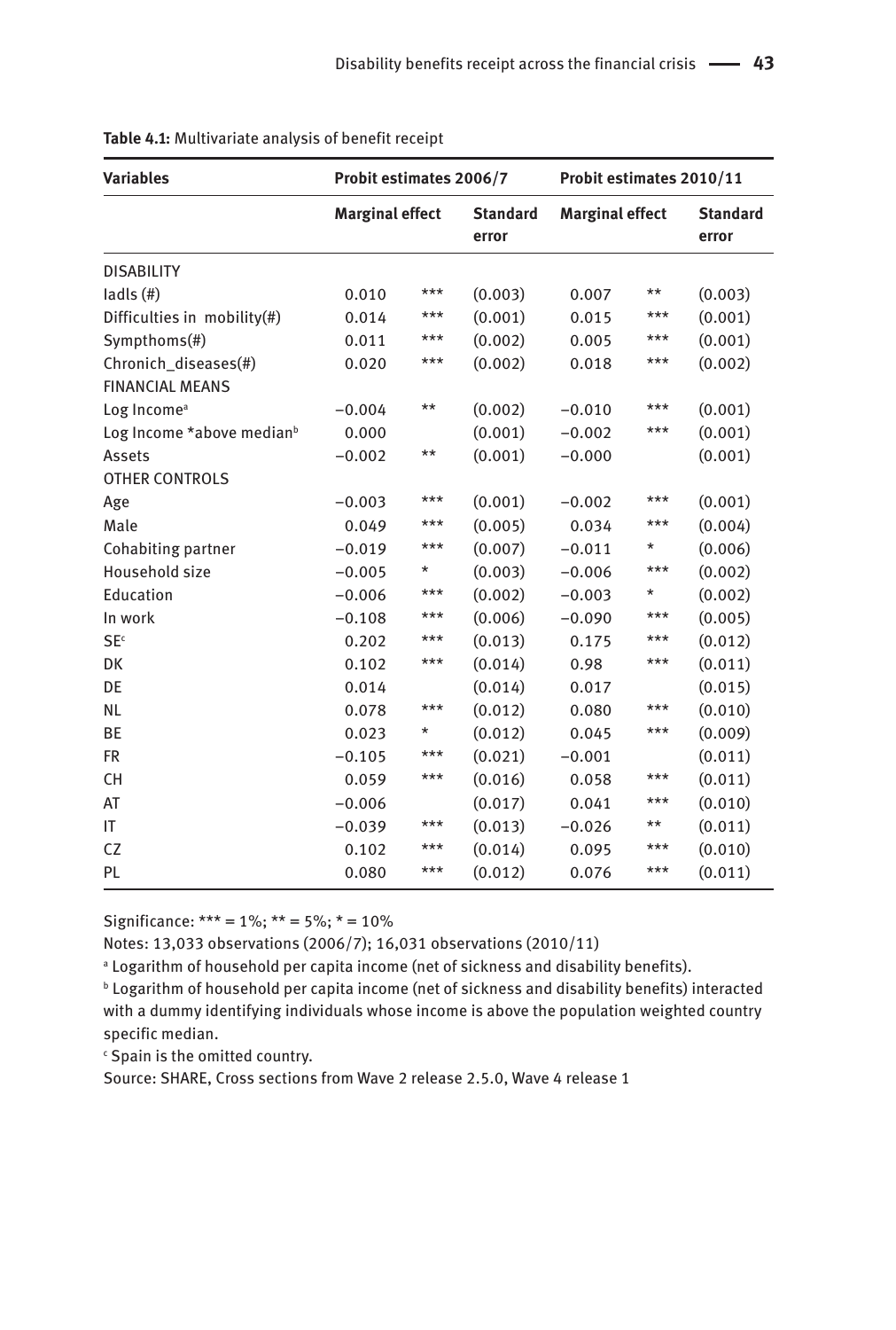Probit estimates were also obtained on the pooled cross sections, interacting each regressor with an 'after crisis onset' dummy (for those observed in 2010/11) to gauge whether a structural change in the pattern of receipt after the crisis onset could be traced. Overall, a Chow test of structural stability rejected the hypothesis that the multivariate pattern of benefit receipt remained stable across the financial crisis (Chi2 (24) = 87.99; P-value=0.0000). France, Austria and Belgium systems appeared to have become more generous after the crisis onset, compared to Spain. Looking at the disability indicators, in 2010/11 benefit receipt appeared to be less tightly related to the 'number of symptoms', the most subjective among the disability indicators. Paired with the possibly tighter relation of benefit receipt with the reported number of difficulties in mobility (while no significant difference was registered for the number of limitations in instrumental activities of daily living and the number of chronic health conditions), this hints at a change in assessment practices, more strictly tightened to less subjective indicators in 2010/11. While no significant post-crisis-onset change was observed for most personal characteristics (with the only exception of age), a striking difference was found for the income coefficients: at both lower and higher income levels, the negative income gradient in receipt became significantly stronger in the post-crisis-onset year.

#### **4.4 Structural changes in the benefit receipt pattern**

Previous empirical literature shows that, after the onset of recessions, sickness and disability benefits rolls typically tend to increase and to remain on higher levels afterwards. One explanation is offered by the possibility that individuals make an improper use of these benefits as earnings replacements to protect themselves against the increased risk of unemployment. An analysis of SHARE data, collected before and after the onset of the recent crisis in Europe, showed that generally benefit rolls did not increase after the onset of the great recession. However, this trend did not seem a reflection of individuals' claiming behaviour, but appeared rather driven by the institutional reforms enforced in the past decade, which restricted access to these programmes. Multivariate analysis showed that a structural change in the benefit receipt pattern could indeed be traced: low income became a more important determinant of the probability of claiming, poor health conditions, if anything, are less important. As these benefits are generally not means-tested, the stronger negative income gradient registered during the crisis should not be attributed to tighter eligibility rules. Rather, this change suggests that, because of stricter access rules, low income increased its relative importance.